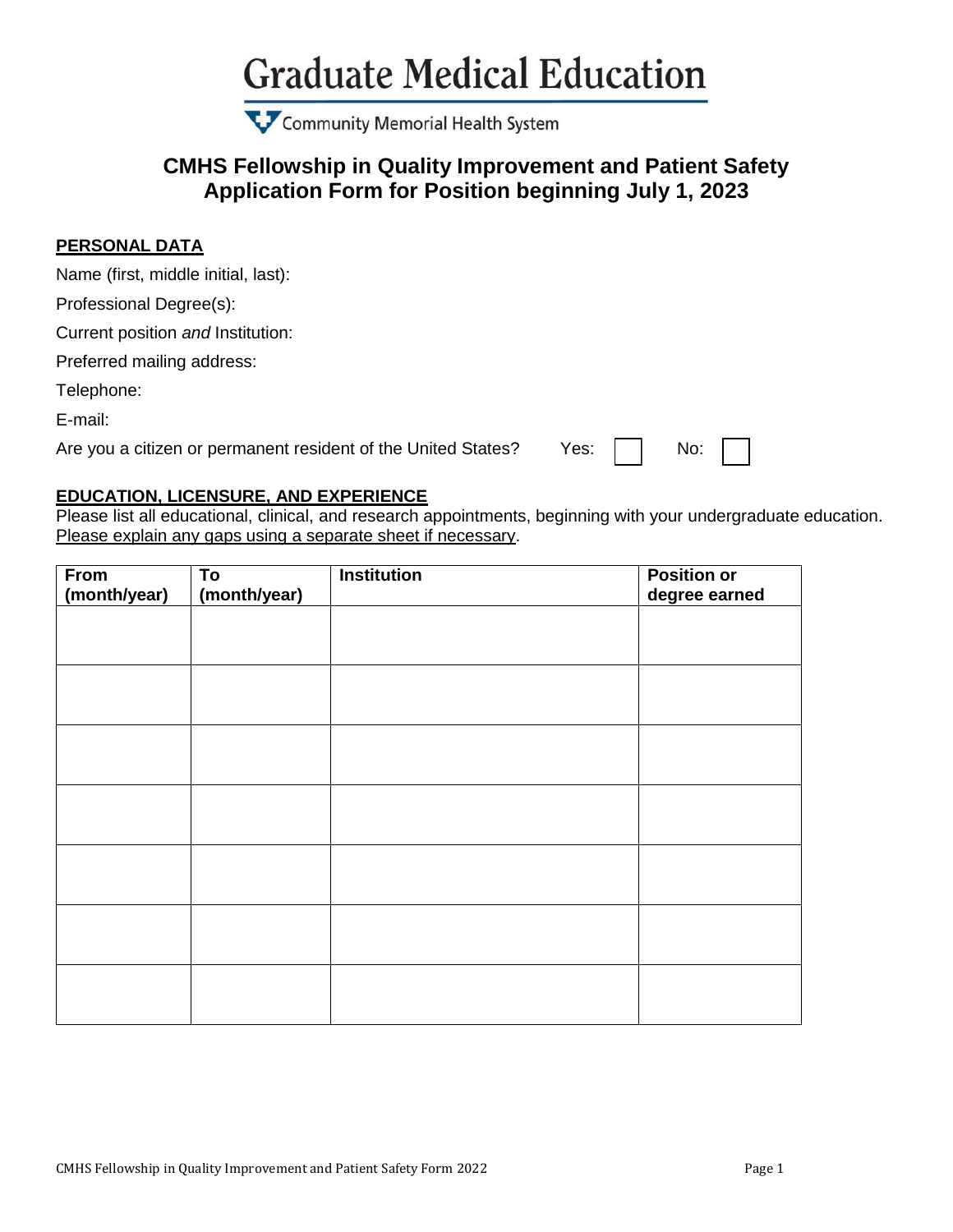## **Graduate Medical Education**

## Community Memorial Health System

## **QUALITY IMPROVEMENT AND PATIENT SAFETY EXPERIENCE**

Please list all experience you have had in quality/safety.

| <b>Dates</b> | <b>Institution</b> | Description of project & your role (2-3 sentences only) |
|--------------|--------------------|---------------------------------------------------------|
|              |                    |                                                         |
|              |                    |                                                         |
|              |                    |                                                         |
|              |                    |                                                         |
|              |                    |                                                         |
|              |                    |                                                         |
|              |                    |                                                         |
|              |                    |                                                         |
|              |                    |                                                         |
|              |                    |                                                         |
|              |                    |                                                         |
|              |                    |                                                         |
|              |                    |                                                         |
|              |                    |                                                         |
|              |                    |                                                         |
|              |                    |                                                         |

### **BACKGROUND INFORMATION**

|                                                                                                     |                                                      |                                            |  | Have your privileges at any hospital or other facility ever been denied, limited, suspended, revoked, or not<br>renewed? And/or have you ever been denied membership or renewal therein or been subjected to disciplinary |  |  |  |
|-----------------------------------------------------------------------------------------------------|------------------------------------------------------|--------------------------------------------|--|---------------------------------------------------------------------------------------------------------------------------------------------------------------------------------------------------------------------------|--|--|--|
|                                                                                                     | proceedings in any hospital or medical organization? |                                            |  |                                                                                                                                                                                                                           |  |  |  |
| Yes                                                                                                 |                                                      | No                                         |  | If yes, please give full details on a separate sheet.                                                                                                                                                                     |  |  |  |
| Has your license to practice medicine in any jurisdiction ever been limited, suspended, or revoked? |                                                      |                                            |  |                                                                                                                                                                                                                           |  |  |  |
| Yes                                                                                                 |                                                      | <b>No</b>                                  |  | If yes, please give full details on a separate sheet.                                                                                                                                                                     |  |  |  |
| Have you ever voluntarily relinguished your license?                                                |                                                      |                                            |  |                                                                                                                                                                                                                           |  |  |  |
| Yes                                                                                                 |                                                      | <b>No</b>                                  |  | If yes, please give full details on a separate sheet.                                                                                                                                                                     |  |  |  |
| Please tell us how you heard about the fellowship program (check all that apply):                   |                                                      |                                            |  |                                                                                                                                                                                                                           |  |  |  |
|                                                                                                     |                                                      |                                            |  | CMHS website (https://gme.cmhshealth.org/)                                                                                                                                                                                |  |  |  |
|                                                                                                     |                                                      | Social media (please specify):             |  |                                                                                                                                                                                                                           |  |  |  |
|                                                                                                     |                                                      | Advisor/Program Director (please specify): |  |                                                                                                                                                                                                                           |  |  |  |
|                                                                                                     |                                                      | Friend/associate (please specify):         |  |                                                                                                                                                                                                                           |  |  |  |
|                                                                                                     |                                                      | Other (please specify):                    |  |                                                                                                                                                                                                                           |  |  |  |